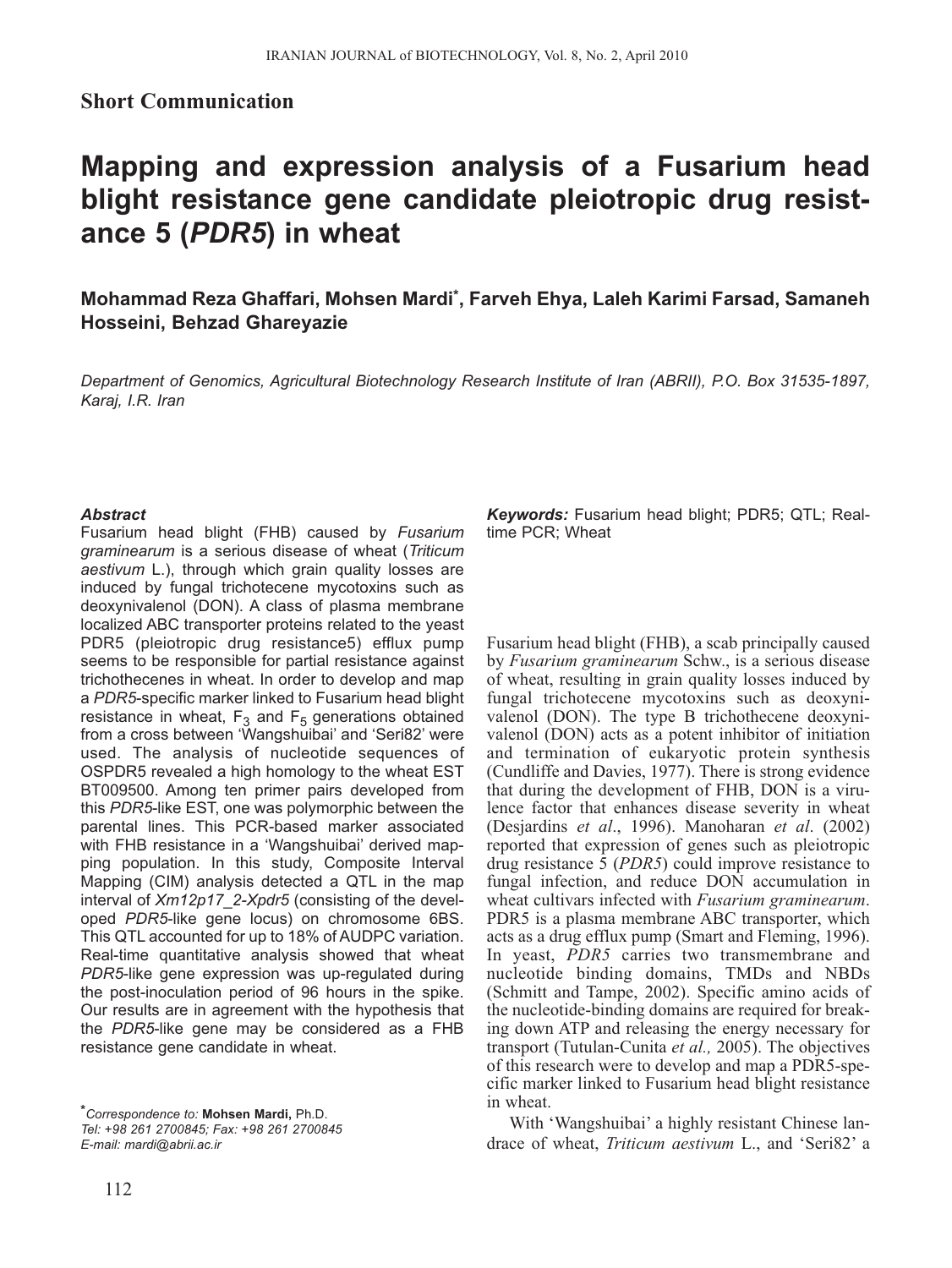susceptible Mexican spring cultivar (Mardi *et al*., 2005; 2006), 180  $\overline{F}$  and  $\overline{F}$  lines derived from<br>Wangshuibei/Sani82 areas was associated Healthy Wangshuibai/Seri82 cross were selected. Healthy leaves, harvested from the parents and the  $F_{\alpha}$  individuals, were used for DNA extraction. Total genomic DNA was isolated according to the protocol of Saghai-Maroof *et al*., (1984). Visually symptomatic spikes were counted and Area Under the Disease Progress Curve (AUDPC) was determined for each inoculated spike in  $F_3$  plants and each  $F_5$  derived line as described by Mardi *et al*. (2004, 2005).

The GenBank Nucleotide databases were searched for several monocot [wheat (*Triticum aestivium*), barley (*Hordeum vulgare*), maiz (*Zea mays*)] and Dicot [tomato (*Lycopersicon esculentum*), thale cress (*Arabidopsis thaliana*)] EST's, coding for *PDR5*-like gene. The ESTs having similarity with *PDR5* were used to design oligonucleotide primer pairs using Oligo5 software (www.otset.ed), to assay parental polymorphism. The polymorphic primer pair was used for genotyping of the  $F_3$  individuals. PCR was performed in a total volume of 25 μl, including 1 μl template DNA, 10 pM of each of forward and reverse primers,  $3 \text{ mM } MgCl<sub>2</sub>$ ,  $10 \text{ mM } dNTPs$  and  $0.2 \text{ U } Taq$ DNA polymerase in a 1X reaction buffer (Roche, Germany). The DNA amplification program included an initial 94ºC denaturation for 4 min, followed by 35 cycles of 94ºC for 1 min, 55ºC for 90 s, 72ºC for 3 min, and a final extension of 72ºC for 5 min. PCR fragments were separated on a 1.5% 1X TAE agarose gel stained with Ethidium Bromide and photographed. The purified PCR amplicons were cloned in the pGEM-T Easy vector (Promega, USA). For each polymorphic band, at least eight colonies were picked up and confirmed through PCR, while 5 of them were sequenced with an automatic sequencer (ABI prism TM 377). Sequences were compared with the database using the BLASTx algorithm (Altschul *et al*., 1997).

The developed *PDR5*-like gene marker was integrated into a linkage map constructed by SSR (simple sequence repeat), AFLP (amplified fragment length polymorphism), RGA (resistance gene analogue) and ESTs (expressed sequence tag sites) (Mardi *et al*., 2005; Naji *et al*., 2008) using the 'group', 'order', 'ripple' and 'try' commands of the computer program MAPMAKER 3.0b (Lander *et al*., 1987). A minimum logarithm of the odds ratio (LOD) score of ten and a maximum genetic distance of 20 cM were used for pairwise linkage analysis. The Kosambi mapping function (Kosambi, 1944) was used to convert recombination frequencies into genetic distances. The QTL analysis and the effect of the developed PCR-based marker for *PDR5* gene was examined by the analysis of variance based on the genotypic and phenotypic data from the  $F_3$  plants, and phenotypic data from the  $F_{3:5}$  lines and combined phenotypic data from  $F_3$  and  $F_{3:5}$  with the SAS/STAT software (SAS Institute Inc. 1990). Interval mapping was conducted using PLABQTL software (Utz and Melchinger, 1996).

A single central floret of the spikelet was inoculated with 10 μl of a macro-conidial suspension (100 000 conidia m/l) of *Fusarium graminearum*. To provide high humidity, the infected heads were covered with a transparent plastic shelter after inoculation, as described by Mardi *et al*., (2005). After 20 hours, the covers were removed. All plants were incubated in a humidity chamber set at 21-22ºC for 18 h of light and 6 h of darkness. Control plants of the same parental genotypes were sprayed with water containing 0.2 percent Tween 20, and incubated in the same conditions. The whole wheat spike was harvested at 0, 24, 48 and 96 h post-inoculation. Total RNA was extracted from inoculated and control spikes using the RNeasyplant mini kit (Qiagen), according to manufucturer's instructions. RNA concentration and integrity was checked with a NanoDrop 1000 spectrophotometer (Thermo Scientific, USA). Only RNA samples with 260/280 wavelength ratio between 1.9 and 2.1 and 260/230 wavelength ratio greater than 2.0 were used for cDNA synthesis. The quality of RNA samples was also assessed by electrophoresis on 1% formaldehyde agarose gels. For real-time quantitative PCR (qRT-PCR), 1 μg total RNA was treated with 1U amplification grad DNaseI (Qiagen), then reverse transcribed using I Script cDNA synthesis Kit (Bio-RAD, USA), according to manufacturer's instruction. The resulting cDNA was diluted 1:10 with water. Gene specific primers were designed using Beacon Designer soft-

**Table 1.** Two primer pairs designed from wheat PDR5 gene for quantitative real-time PCR.

| Primer      | Forward sequence (5'-3')                  | Reverse sequence (5'-3') | Annealing Temp.(°C) |
|-------------|-------------------------------------------|--------------------------|---------------------|
| 18s         | ATCACCGTATCAGGCTATCC GTCCTCATCACAATTGCAGC |                          | 58                  |
| <b>PDRt</b> | GCACGTATATCGGGATACTC                      | CTAGAGTACTGTGTAGGG       | 58                  |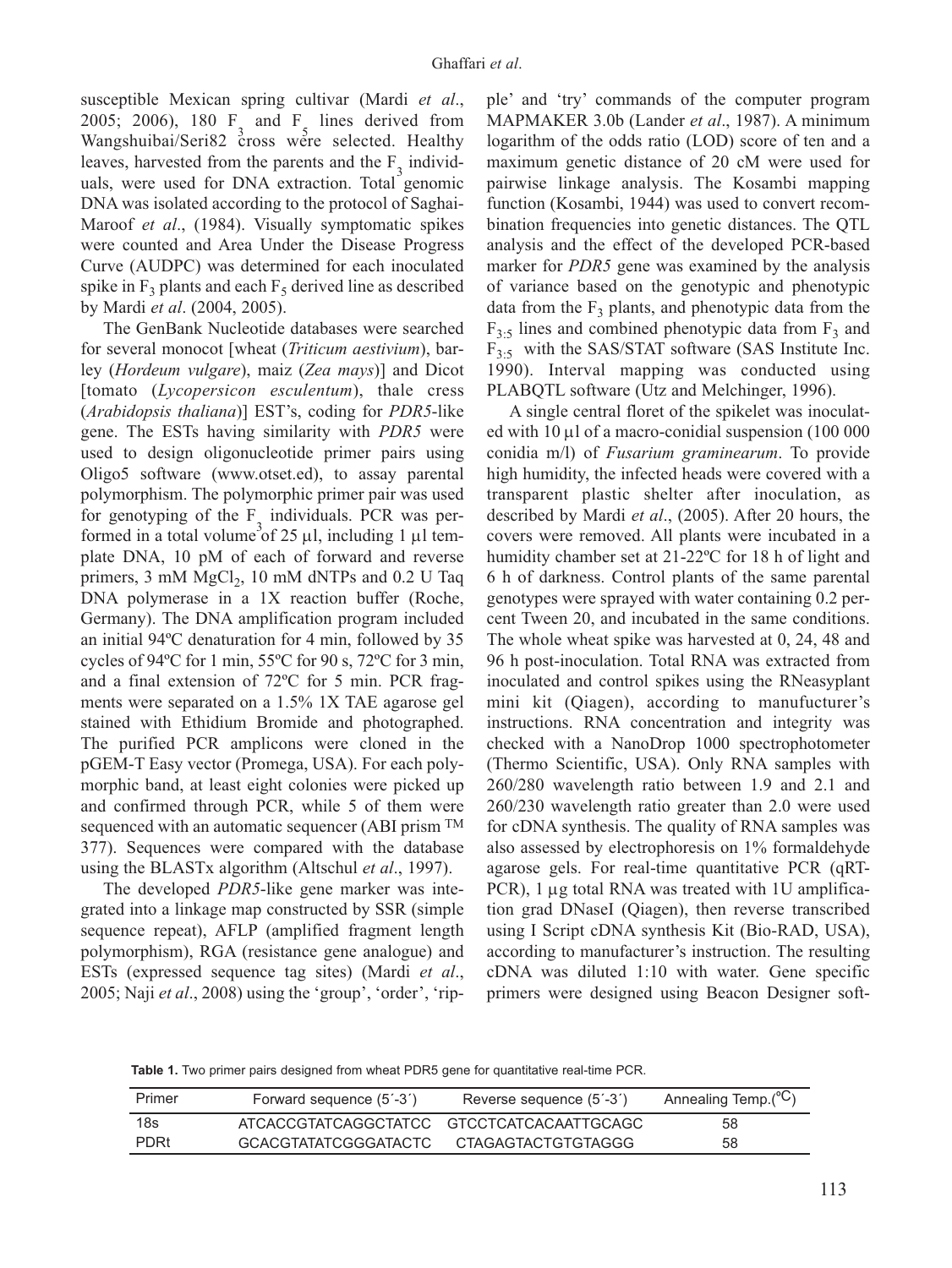ware version 4 (Premier Biosoft International, USA). PCR was conducted in a total volume of 25 μl with a final concentration of 1x SYBR Green PCR master concentration (Bio-RAD, USA), 6 μl cDNA and 10 pM of each forward and reverse gene-specific primer (Table 1). Cycling conditions consisted of a denaturation step at 95ºC for 5 minutes, followed by 45 cycles at 95ºC for 1 minute, 58ºC as annealing temperature for optimized primers for 90 seconds, and 72ºC for 2 minutes. After the amplification, a melting step of 90 cycles of slow temperature rise from 55ºC to 95ºC at the rate 0.5ºC/10 s was carried out. Melting curve analysis was performed after each RT-PCR run to verify the specificity of SYBR Green dye, and the absence of primer-dimers. The wheat 18s ribosomal RNA gene was used as an internal control. The ΔΔCT method of relative gene quantification (Applied Biosystem, 1997) was used to calculate the expression level of the whole spike and floret organs.

Throughout a nucleotide collection (nr/nt) blast search with maximum target sequences of 100 and expected threshold 10 (match/mismatch 1,-2) using the *PDR5* sequences from dicots and monocots, one EST was retrieved from the wheat genome EST database (accession no. BT009500) having 85% homology with the rice putative *PDR5*-like gene (accession no. AY332479). Among the set of primers tested, one from the non-conserved region of the gene (PD5) generated a polymorphic band (Fig. 1). The sequence of the polymorphic band, shown in Figure 2, was verified on GenBank with the original BLAST alignment, and showed 90% homology with *Oryza sativa* gene for PDR-like ABC transporter (accession no. AJ535047). An analysis of variance using general linear model (GLM) revealed a highly significant negative influence of the developed PCR-based marker on AUDPC in populations derived from Wangshuibai/Seri82 (Table 2). The developed marker was integrated into a linkage map including 21 AFLP and 3 SSR loci covering a genetic distance of 211.2 cM, and providing a partial linkage group for chromosome 6B. Composite interval mapping (CIM) analysis detected one QTL mapping to chromosome 6BS for AUDPC. A QTL in the map interval *Xm12p17*\_*2-Xpdr5* on chromosome 6BS was detected in both generations and accounted for up to 18% of AUDPC phenotypic variation. Real-



**Figure 1.** The PCR products amplified by the designed primer pair PD5 showed polymorphism between the parental lines and the  $F_3$  individuals. M, S and W are the molecular size marker (1 Kb plus DNA ladder, Invotrogen, INC, USA), 'Seri82' and 'Wangshuibai', respectively.

ATGGGATCAATGTATGCTGCGTGGAAATTGTCGGTACCTCAGAAGATGAAAATCATGGCACCTTGCCAA-CAACGCAATGTAAACAGAACAATGCAATGTAAAAATTTCAGGCTTGGAAGGTAGTTGCAGGCGCCTTGC-CAACAACGCAATGTAAAAATTTCAGACATATTTCCACGCGCTCGACCTGTCCTTTATGTCGTGTGGAAGAG-GAGGGTTCCTTTCATGCGTTAGTTACATGCACTAACGCGCATCTGATTTGGTTGAATATGAGAACTAGGTG-GCCTCTCCCCTCTAATGAAATTCTCATTGACAATGGCAAGGATTGGTTACTGCATGTGCTGGTTAACTG-TACGGATGATATCCGGGATATGGTGATTATGGTAGTCTGGCGAATTTGGCAATTGCGGACATATCAATCA-CATGGCAAGGAAATCCCACCAACGGATGTCACGGTGGAGTTCCTCGATAGCTACTATAGGTCCAT-CAAACTTGCAGGTCGGTTTAGCATGGAGGAAATAATCAAGGGCAAGATGACAGTGTCTGCCGAGT-GCTCAGGTTCTTTCGACAAAGTGAAGCCCCCGACCTAAACTTCCTA

**Figure 2.** Sequence of the polymorphic band amplified by the designed primer pair PD5 on the non-conserved region of Bt009500, isolated from 'Wangshuibai'. Forward and reverse primers are shown with arrows.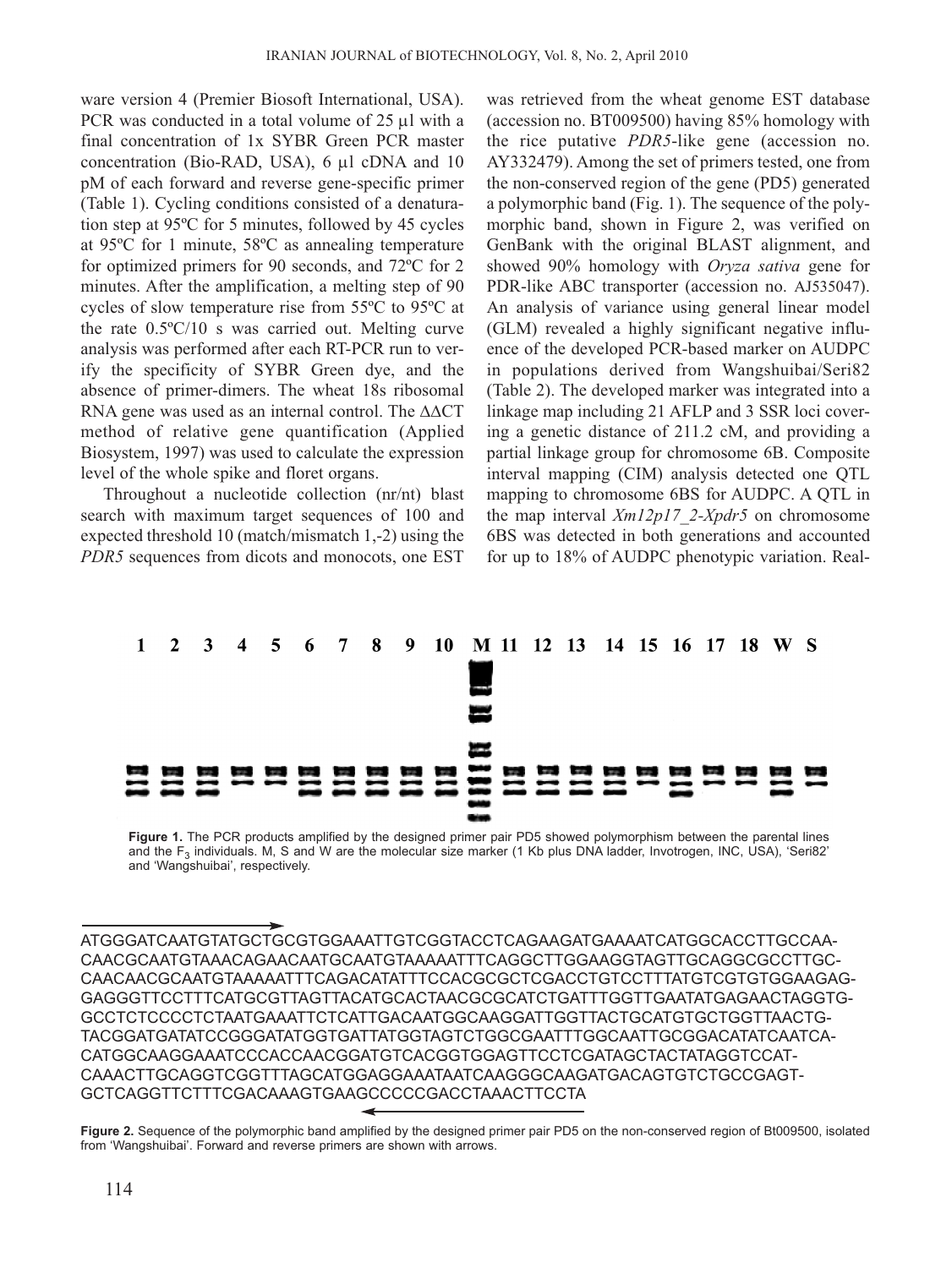**Table 2.** The map intervals, chromosomal locations, logarithm of odds (LOD), the percentage of explained phenotypic variance (VE) and effects of quantitative trait loci (QTL) detected for area under the disease progress curve (AUDPC) using  $F_3$  and  $F_3$  populations derived from a Wangshuibai/Seri82 cross. QTL analysis was carried out by composite interval mapping (CIM).

| Generations       | Map interval    | Chr. | LOD. | VE   | $E$ ffect <sup>1</sup> |
|-------------------|-----------------|------|------|------|------------------------|
| F٩                | Xm12p17 2-Xpdr5 | 6BS  | 7.67 | 18.0 | $-2.615$               |
| F5                | Xm12p17 2-Xpdr5 | 6BS  | 3.88 | 9.6  | -0.891                 |
| Combined analysis | Xm12p17 2-Xpdr5 | 6BS  | 1.70 | 4.3  | $-0.756$               |

1 Negative effects indicate the direction of the QTL response on AUDPC for alleles contributed by 'Wangshuibai'.



**Figure 3.** Real-time analysis of wheat *PDR5* gene in 'Wangshuibai' and 'Seri82' at 0, 24, 48 and 96 h post-inoculation for the whole *Fusarium graminearum* spike inoculated.

time quantitative analysis showed that wheat *PDR5* like gene expression was up-regulated during a postinoculation period of 96 hours in the spike (Fig. 3).

In this study, the primer pairs designed based on the conserved sequence amplified similar fragments in size between two resistant and susceptible parents. This was expectable, as *PDR5* belongs to a multigene family with highly conserved sequence, such as nucleotide binding fold (Theodoulou, 2000). Mitterbauer and Adam (2002) reported that the PDR gene exists in plant genomes as a large gene family with highly conserved sequence. Van den Brule and Smart (2002) indicated about 15 *PDR5* genes within the genome of *Arabidopsis thaliana*. Jasinski *et al.* (2003) predicated fifteen PDR genes in rice genome. Common wheat is a hexaploid plant, consisting of A, B and D genomes, and may contain up to 75 PDR genes (Mitterbauer *et al*., 2003).

The designed primer pairs based on the non-conserved sequence amplified a polymorphic fragment in resistant parent 'Wangshuibai'. Sequence analysis of the polymorphic band showed one intron with flanking primers at the ends of the sequence. The developed PCR-based marker with a significant negative effect on AUDPC variation was integrated into partial linkage groups on the short arm of 6BS chromosome, where Lin *et al*. (2004) detected FHB resistance QTL, *Qfhs*.*ndus-6BS*, derived from 'Wangshuibai'. This is the first report on the detection of a QTL in 6BS chromosome, co-segregated with a FHB gene candidate. Five *PDR*-derived EST were mapped on 6B chromosome in wheat through comparative genomics between Rice, Maize and *Arabidopsis* (http://wheat.pw.usda.gov/cgi-bin/westsql/bin candidates.cgi?bin=6BL5-0.40-1.00). The over-expression of *PDR5*-like gene may describe the involvement of this gene with resistance to FHB in